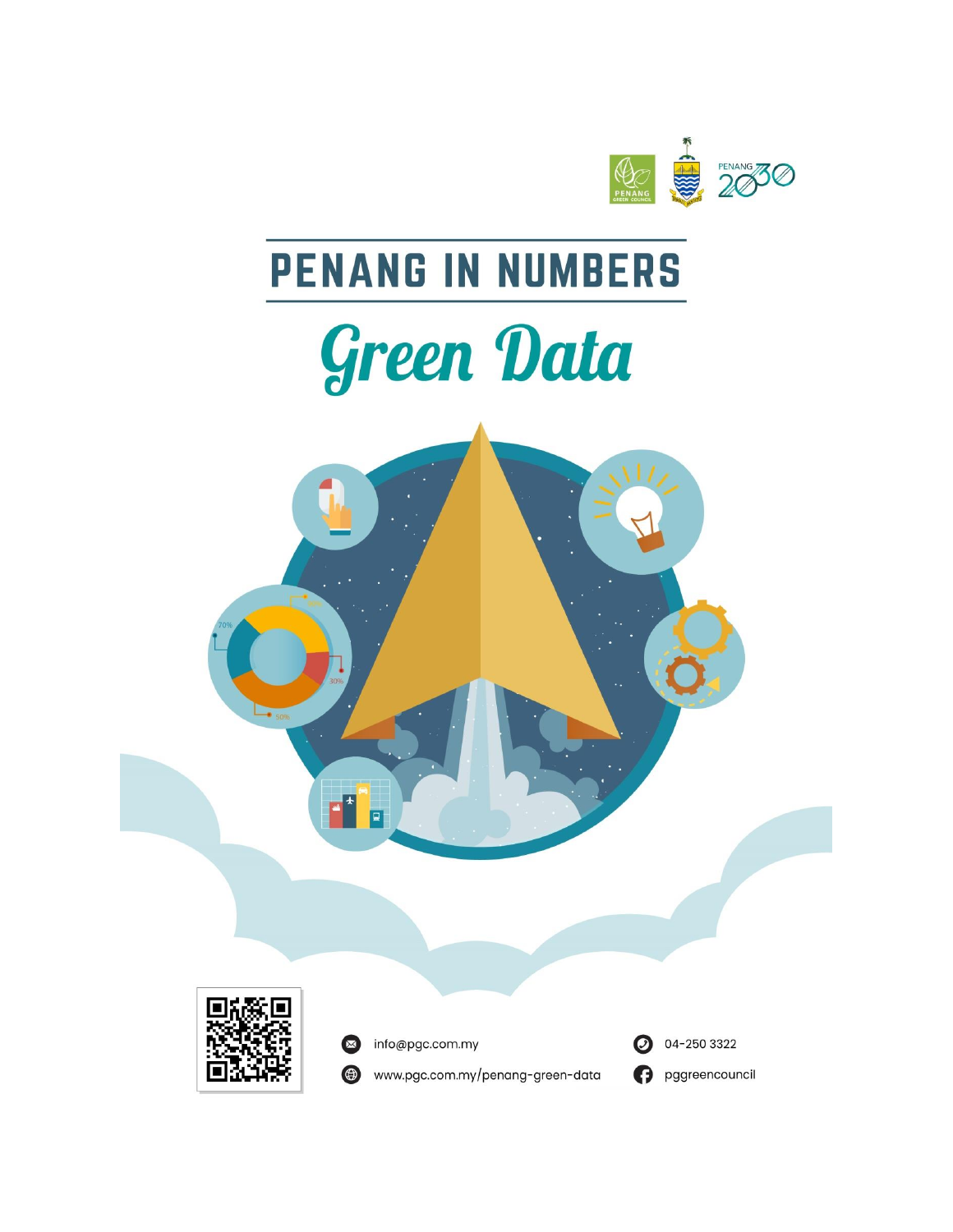## **PENANG IN NUMBERS – GREEN DATA**

Green Data is a selected compilation of environmental conscious data series of Penang state that accommodates the Sustainable Development Goals that aims to act as a data reference that assisted Penang Green Council in the formulation process of the Penang Green Agenda 2030 and also made accessible for public use. The chosen 8 SDGs would be as below:

- **Goal 2 – Zero Hunger**
- **Goal 6 – Water**
- **Goal 7 – Energy**
- **Goal 11 – Sustainable Cities**
- **Goal 12 – Responsible Consumption and Production**
- **Goal 13 – Climate Action**
- **Goal 14 – Marine**
- **Goal 15 – Biodiversity**.

These data are collected from various sources; they will be updated from time to time for the use and view of general public as well as to serve as a reference for government departments, agencies, students and stakeholders for the development of Penang. We have identified 80 data sets for Penang so far that we think is useful for Penang to be a green and liveable city. Be reminded that, we will not confine the Sustainability Indicators of Penang within this 80 data, we will discover more relevant data in future and it will be updated again. Finally, we would like to convey our gratitude to all agencies that have contributed to this Green Data.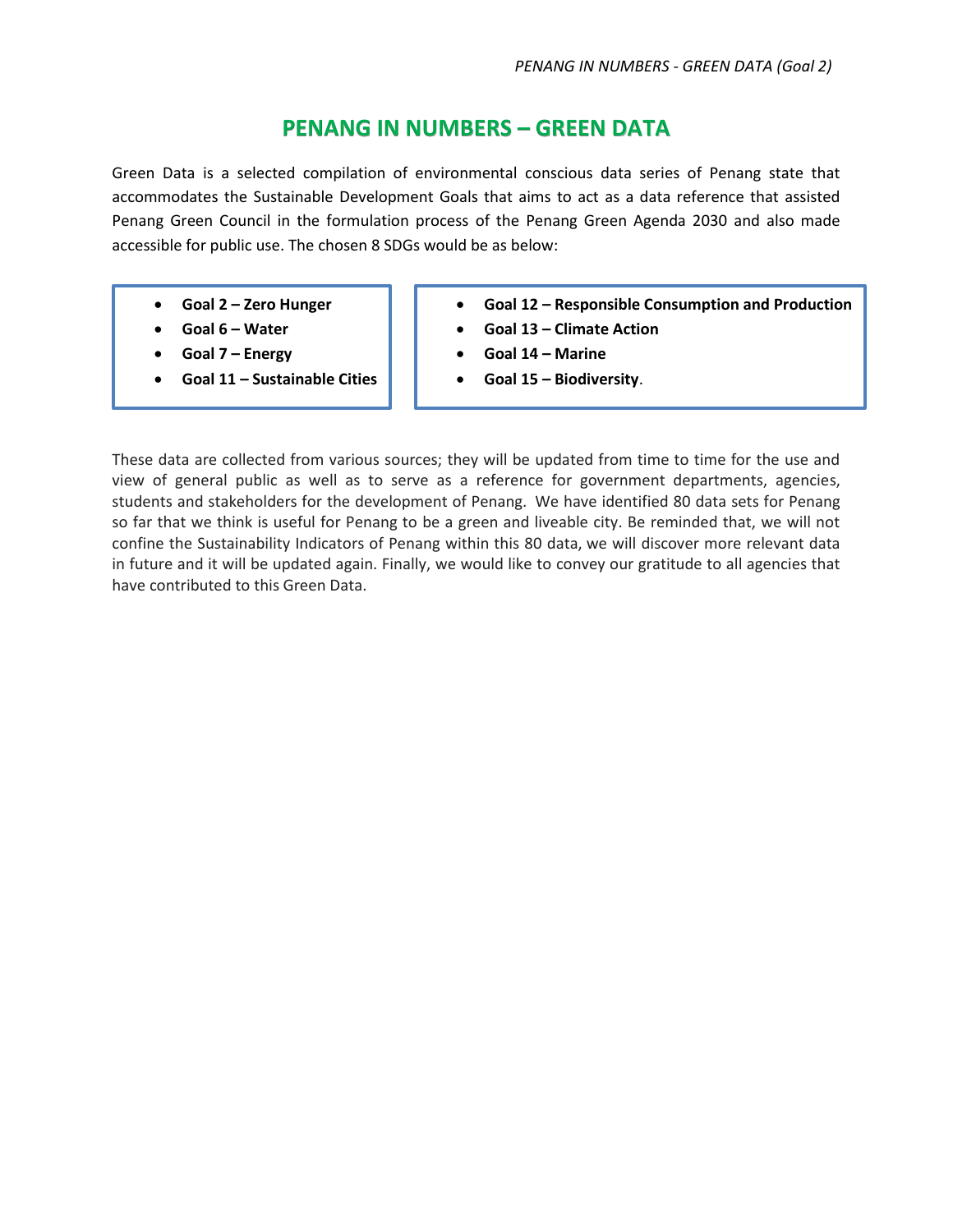# **GOAL 2-ZERO HUNGER**

#### Description

This goal ensures that Penangites have access to safe, nutritious and sufficient food all year round. Penang has rice yield of 5.7 tonnes/ha, to increase rice production and for selfsufficiency in the midst of climate change, sustainable food production systems and resilient agricultural practices must be adopted.

#### List of Indicators

- 1. Agriculture lands for crops (**Hectares**), Penang 2010 2017
- 2. Number of farmers, Penang 2010-2017
- 3. Agriculture Production (**'000 metric tonnes**), Penang 2010 2017
- 4. Total number of livestock population by type, Penang 2010 2017
- 5. Agriculture GDP by type of economic activity at constant price 2010 (**RM million**), Penang 2010 – 2017
- 6. Gross Domestic Product By Type of Economic Activity, Penang 2010-2017
- 7. Fish Landed by Type, Penang 2010 2017
- 8. Aquaculture Statistic , Penang 2010 2017
- 9. Total collected weightage of MBSP food waste for the year 2017 & 2018, kg
- 10. Kajian komposisi sisa untuk Laporan Detailed Environmental Impact Assesment (DEIA) 2016
- 11. Livestock Production and Value, Penang 2010 2017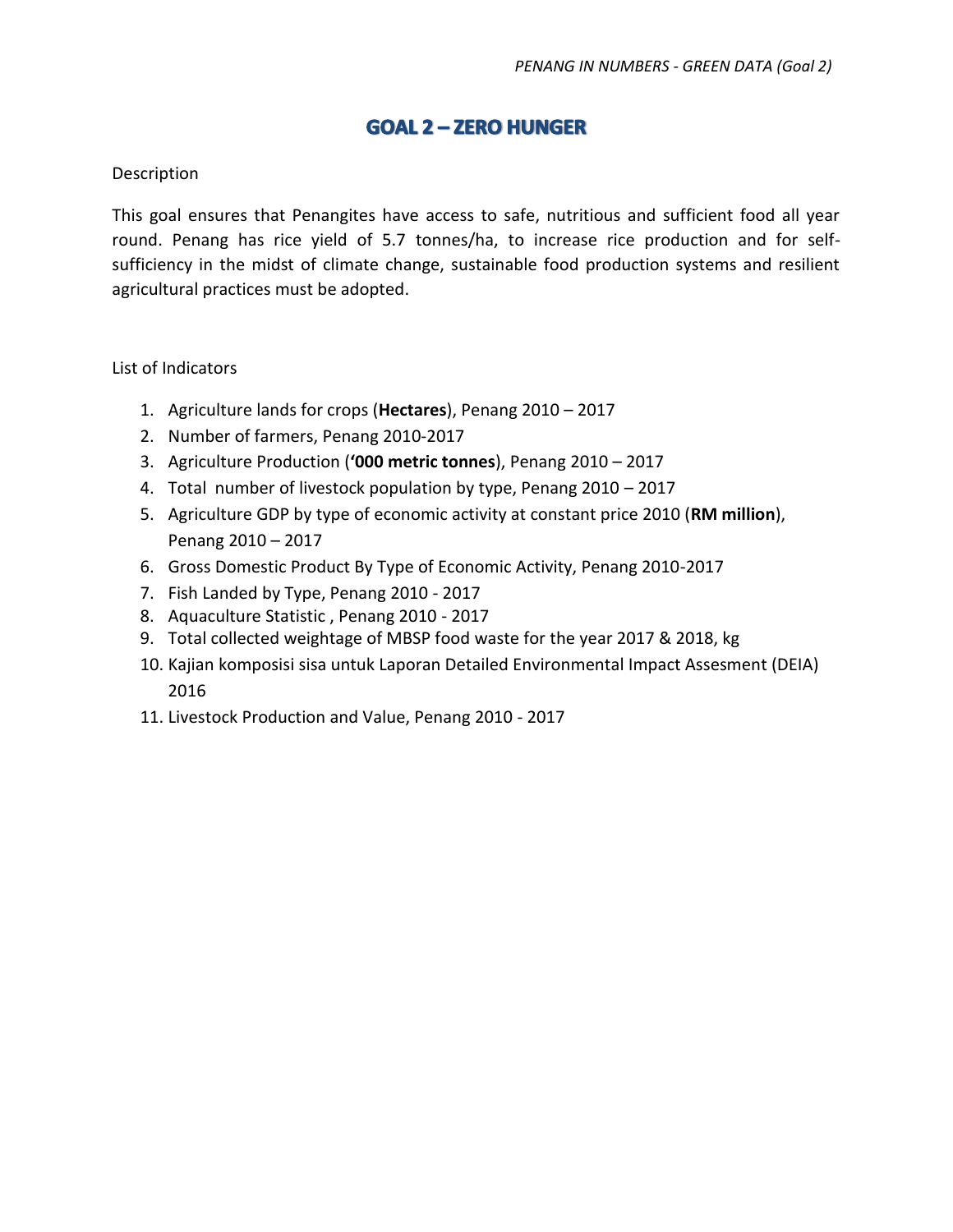|                    |           |           |           |           | <b>YEARS</b> |                |           |           |
|--------------------|-----------|-----------|-----------|-----------|--------------|----------------|-----------|-----------|
| <b>Type</b>        | 2010      | 2011      | 2012      | 2013      | 2014         | 2015           | 2016      | 2017      |
| Paddy              | 12,782.00 | 12,782.00 | 12,782.00 | 12,782.00 | 12,782.00    | 12,782.00      | 12,782.00 | 12,782.00 |
| <b>Fruits</b>      | 6,926.20  | 6,921.10  | 6,085.10  | 6,706.40  | 5,298.14     | 4,816.10       | 4,715.71  | 5,570.00  |
| <b>Rubber</b>      | 10,837.64 | 10,837.64 | 10,837.64 | 10,837.64 | <b>NA</b>    | <b>NA</b>      | <b>NA</b> | <b>NA</b> |
| Oil palm           | 13,595.00 | 13,864.59 | 13,864.59 | 13,480.00 | <b>NA</b>    | <b>NA</b>      | <b>NA</b> | <b>NA</b> |
| Coconut            | 1,984.75  | 1,991.80  | 1,991.80  | 1,980.57  | 493.48       | 343.91         | 329.08    | 278.68    |
| Cocoa              | 9.4       | 8.2       | 8.2       | 8.2       | 2            | $\overline{2}$ | 0         | 0         |
| <b>Vegetables</b>  | 477.17    | 477.17    | 600.55    | 601.06    | 690.62       | 712.33         | 715.43    | 869.41    |
| <b>Cash Crops</b>  | 236.51    | 236.81    | 164       | 165.3     | 149.62       | 114.6          | 175.96    | 211.59    |
| <b>Spice Crops</b> | 251.16    | 250.96    | 179.95    | 229.53    | 97.02        | 136.2          | 138.26    | 159.86    |
| <b>Sugar Cane</b>  | 37.3      | 37.3      | 34.5      | 42.15     | 45           | 44.6           | 42.93     | 42.63     |
| <b>Others</b>      | 41.83     | 32.2      | 35.7      | 38.03     | 11.45        | 9              | 1.03      | 4.03      |
| <b>TOTAL (ha)</b>  | 47,178.96 | 47,439.77 | 46,584.03 | 46,870.88 | 19,569.33    | 18,960.80      | 18,900.39 | 19,918.20 |

### 1 Agriculture lands for crops (**Hectares**), Penang 2010 – 2017

**I. Source: Buku Data Sosio Ekonomi Pulau Pinang 2018**

**II. NA - not available** 

**III. Notes: Slight differences may occur due to round off** 

**IV. There is a huge difference from 2013 to 2014 because the land area for rubber and oil palm was not available**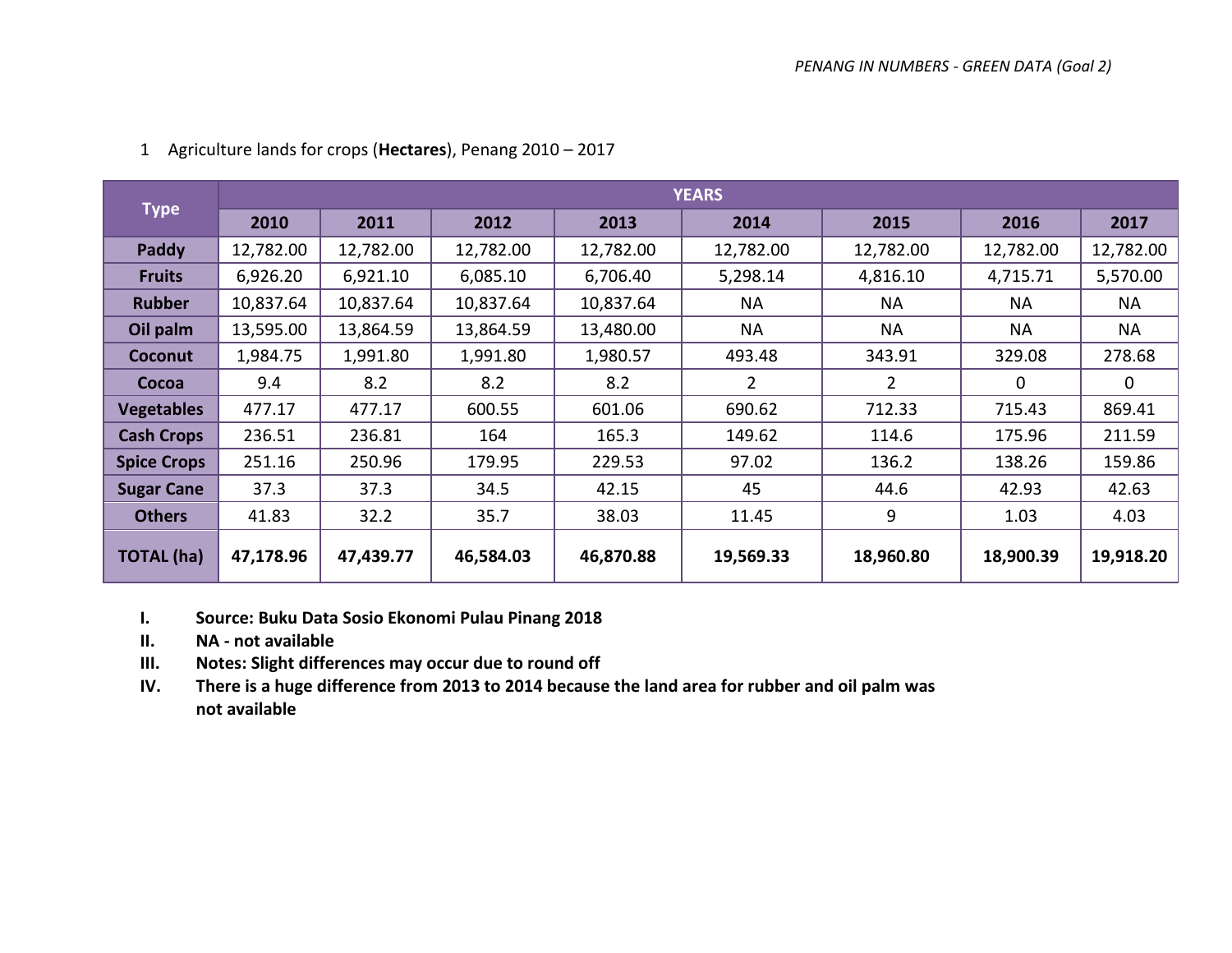2 Number of farmers, Penang 2010-2017

| Year         | 2010   | 2011   | 2012   | 2013   | 2014   | 2015             | 2016   | 2017   |
|--------------|--------|--------|--------|--------|--------|------------------|--------|--------|
| <b>Total</b> | 13,547 | 13,563 | 13,676 | 13,695 | 13,757 | 13,850<br>$\sim$ | 13,837 | 14,177 |

**I. Source: Buku Data Sosio Ekonomi Pulau Pinang 2018** 

**II. Notes: Slight differences may occur due to round off**

## 3 Agriculture Production (**'000 metric tonnes**), Penang 2010 – 2017

|                   |           |           |           |           | <b>YEARS</b> |           |           |           |
|-------------------|-----------|-----------|-----------|-----------|--------------|-----------|-----------|-----------|
| <b>Type</b>       | 2010      | 2011      | 2012      | 2013      | 2014         | 2015      | 2016      | 2017      |
| Paddy             | 145.58    | 144.62    | 142.76    | 144.44    | 148.17       | 149.8     | 148.29    | 146.66    |
| <b>Fruits</b>     | 77.35     | 80.51     | 92.59     | 67.95     | 85.86        | 91.02     | 98.57     | 87.83     |
| <b>Rubber</b>     | <b>NA</b> | <b>NA</b> | <b>NA</b> | <b>NA</b> | <b>NA</b>    | <b>NA</b> | <b>NA</b> | <b>NA</b> |
| Oil palm          | <b>NA</b> | <b>NA</b> | <b>NA</b> | <b>NA</b> | <b>NA</b>    | <b>NA</b> | <b>NA</b> | <b>NA</b> |
| <b>Vegetables</b> | 28.93     | 31.55     | 33.84     | 50.72     | 42.42        | 43.91     | 44        | 44.01     |
| <b>Others</b>     | 4.77      | 5.01      | 5.9       | 5.3       | 5.58         | 2.94      | 6.48      | 4.43      |
| <b>TOTAL</b>      | 256.63    | 261.69    | 275.09    | 268.41    | 282.03       | 287.67    | 297.34    | 282.93    |

**I. Source: Buku Data Sosio Ekonomi Pulau Pinang 2018** 

**II. Notes: Slight differences may occur due to round off**

**III. NA – Not Available**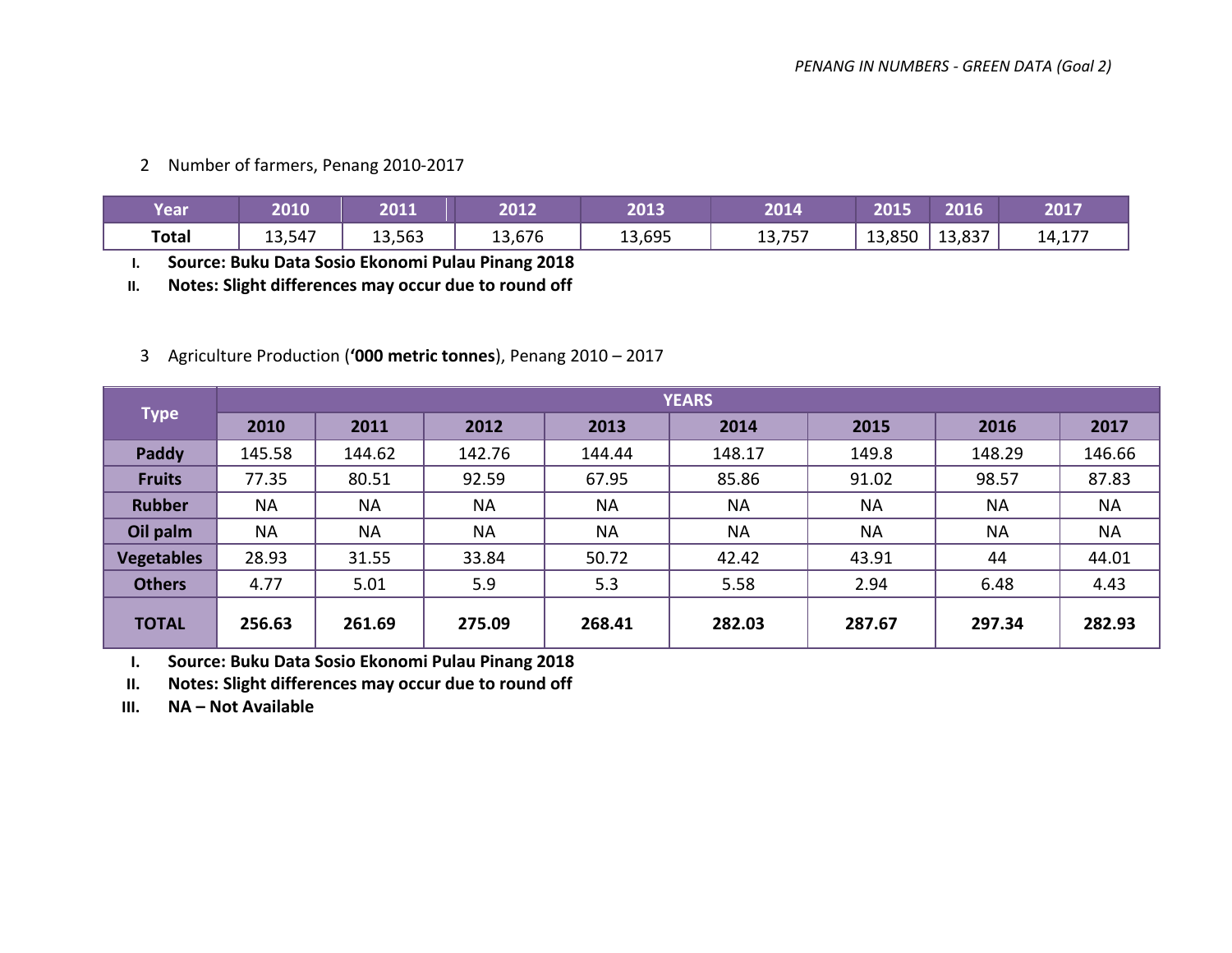| <b>Livestock</b> |            |            |            |            | <b>YEARS</b> |            |            |            |
|------------------|------------|------------|------------|------------|--------------|------------|------------|------------|
| <b>Type</b>      | 2010       | 2011       | 2012       | 2013       | 2014         | 2015       | 2016       | 2017       |
| Cow              | 14,027     | 13,426     | 22,653     | 14,320     | 14,777       | 13,636     | 11,689     | 11,642     |
| <b>Buffalo</b>   | 399        | 371        | 325        | 560        | 566          | 601        | 592        | 574        |
| Goat             | 11,838     | 11,098     | 10,561     | 12,413     | 11,005       | 8,854      | 8,779      | 10,215     |
| <b>Sheep</b>     | 818        | 881        | 1,576      | 1,766      | 1,540        | 1,880      | 1,628      | 2,757      |
| <b>Pig</b>       | 324,785    | 324,737    | 319,502    | 330,840    | 311,791      | 294,429    | 285,755    | 317,897    |
| <b>Chicken</b>   | 12,608,530 | 12,557,728 | 12,156,485 | 11,989,285 | 12,399,222   | 12,475,540 | 12,539,480 | 10,869,583 |
| <b>Duck</b>      | 480,374    | 494,217    | 2,139,461  | 483,003    | 485,033      | 485,058    | 460,510    | 355,043    |
| Quail            | 86,055     | 98,170     | 134,650    | 166,950    | 137,750      | 153,750    | 154,250    | 147,350    |
| <b>TOTAL</b>     | 13,526,826 | 13,500,628 | 14,785,213 | 12,999,137 | 13,361,684   | 13,433,748 | 13,462,683 | 11,715,061 |

4 Total number of livestock population by type, Penang 2010 – 2017

**I. Source: Buku Data Sosio Ekonomi Pulau Pinang 2018** 

**II. Notes: Slight differences may occur due to round off**

5 Agriculture GDP by type of economic activity at constant price 2010 (**RM million**), Penang 2010 – 2017

| <b>Year</b> |                                                                              |  |  |  |  |
|-------------|------------------------------------------------------------------------------|--|--|--|--|
|             | <b>Total</b>   1,280   1,357   1,425   1,463   1,521   1,551   1,507   1,540 |  |  |  |  |

**I. Source: Buku Data Sosio Ekonomi Pulau Pinang 2018** 

**II. Notes: Slight differences may occur due to round off** 

**III. e : estimates ; p : preliminary**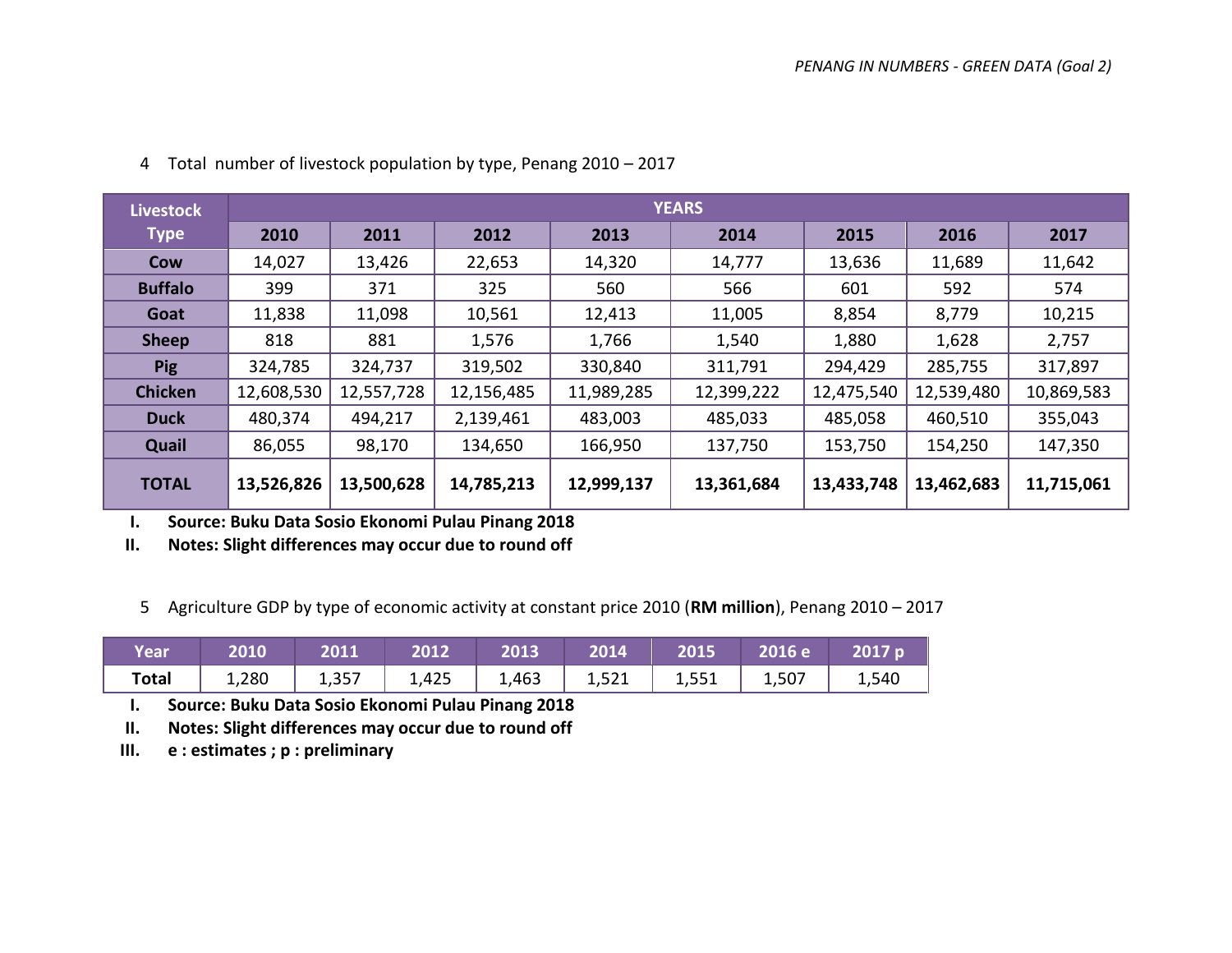| <b>Type of Economic</b>                                                      |        |        |        |        | <b>Gross Domestic Product</b> |        |          |                   |
|------------------------------------------------------------------------------|--------|--------|--------|--------|-------------------------------|--------|----------|-------------------|
| <b>Activity</b>                                                              | 2010   | 2011   | 2012   | 2013   | 2014                          | 2015   | $2016^e$ | 2017 <sup>p</sup> |
| 1) Agriculture                                                               | 1,280  | 1,357  | 1,425  | 1,463  | 1,521                         | 1,551  | 1,507    | 1,540             |
| 2) Mining & Quarrying                                                        | 33     | 35     | 40     | 46     | 52                            | 54     | 59       | 63                |
| 3) Manufacturing                                                             | 24,299 | 25,221 | 25,617 | 26,669 | 29,197                        | 31,181 | 32,870   | 34,759            |
| 4) Construction                                                              | 1,486  | 1,561  | 1,900  | 1,899  | 2,135                         | 2,060  | 2,273    | 2,045             |
| 5) Services                                                                  | 25,569 | 27,313 | 28,960 | 30,779 | 32,787                        | 34,344 | 36,297   | 38,312            |
| i) Utility, Transport,<br><b>Storage and</b><br><b>Communication</b>         | 5,640  | 6,058  | 6,520  | 6,891  | 7,386                         | 7,844  | 8,602    | 9,242             |
| ii) Retail & Commercial<br><b>Goods, Accommodation</b><br>and Restaurant     | 7,783  | 8,186  | 8,533  | 9,106  | 9,905                         | 10,533 | 11,134   | 11,854            |
| iii) Finance & Insurance,<br><b>Property and Business</b><br><b>Services</b> | 6,262  | 6,640  | 6,962  | 7,161  | 7,392                         | 7,555  | 7,775    | 8,038             |
| iv) Other services                                                           | 2,720  | 2,829  | 2,986  | 3,160  | 3,306                         | 3,448  | 3,602    | 3,782             |
| v) Government services                                                       | 3,165  | 3,600  | 3,959  | 4,461  | 4,797                         | 4,963  | 5,185    | 5,395             |
| 6) Plus : Import duties                                                      | 280    | 340    | 411    | 477    | 510                           | 646    | 732      | 923               |
| <b>GDP At Purchaser's Price</b>                                              | 52,946 | 55,827 | 58,353 | 61,324 | 66,203                        | 69,835 | 73,739   | 77,641            |
| Growth Rate (%)                                                              | 10.4   | 5.4    | 4.5    | 5.1    | 8                             | 5.5    | 5.6      | 5.3               |

6 Gross Domestic Product By Type of Economic Activity, Penang 2010-2017

**Notes:** 

- 
- **e : estimates Slight difference might occur in the total due to rounding off**
- 
- **p : preliminary Source : Buku Data Sosio Ekonomi Pulau Pinang 2018**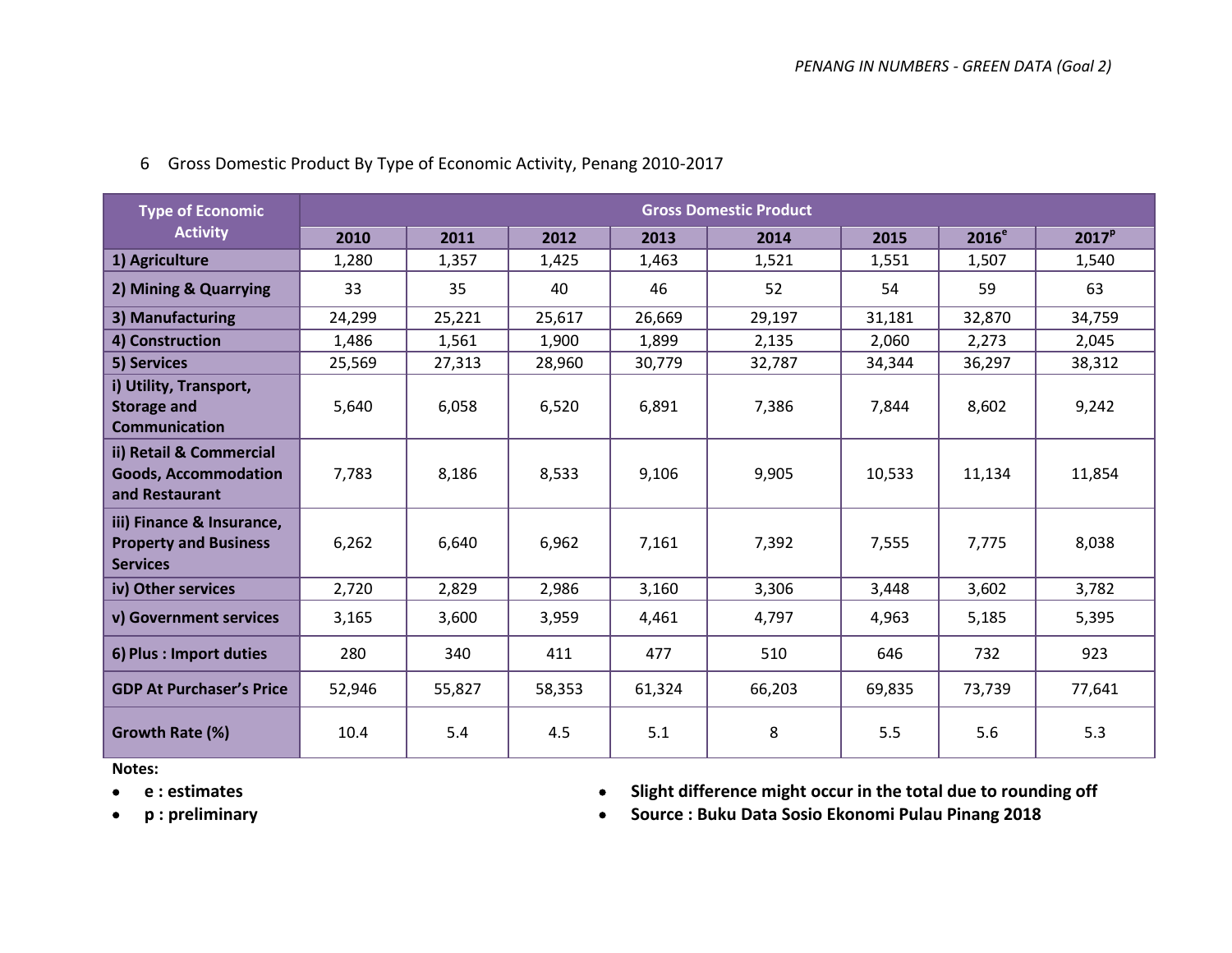|  |  |  |  | 7. Fish Landed by Type, Penang 2010 - 2017 |
|--|--|--|--|--------------------------------------------|
|--|--|--|--|--------------------------------------------|

|      |                                      |                |                | <b>Type</b>       |                |                |
|------|--------------------------------------|----------------|----------------|-------------------|----------------|----------------|
| Year | <b>Metric Tonnes / Value</b><br>(RM) | <b>Fish</b>    | Prawn          | <b>Trash Fish</b> | <b>Cockles</b> | <b>Total</b>   |
| 2010 | <b>Metric Tonnes</b>                 | 23,155.10      | 6,756.80       | 13,715.12         | 0.00           | 43,627.02      |
|      | Value (RM)                           | 168,999,849.00 | 145,667,499.00 | 767,520.00        | 0.00           | 322,342,868.00 |
| 2011 | <b>Metric Tonnes</b>                 | 39,581.45      | 10,452.66      | 13,824.73         | 0.00           | 63,858.84      |
|      | Value (RM)                           | 230,608,607.00 | 212,608,909.00 | 8,369,824.00      | 0.00           | 451,587,340.00 |
| 2012 | <b>Metric Tonnes</b>                 | 28,180.00      | 9,391.26       | 14,914.17         | 0.00           | 52,485.43      |
|      | Value (RM)                           | 202,437,421.20 | 199,418,779.10 | 6,622,443.07      | 0.00           | 408,478,643.37 |
| 2013 | <b>Metric Tonnes</b>                 | 31,288.24      | 10,245.31      | 16,667.16         | 0.00           | 58,200.71      |
|      | Value (RM)                           | 224,439,768.00 | 219,256,295.00 | 6,276,582.00      | 0.00           | 449,972,645.00 |
| 2014 | <b>Metric Tonnes</b>                 | 26,002.30      | 10,146.07      | 9,731.94          | 0.00           | 45,880.31      |
|      | Value (RM)                           | 186,083,660.00 | 271,575,017.00 | 5,472,459.00      | 0.00           | 463,131,136.00 |
| 2015 | <b>Metric Tonnes</b>                 | 29,296.93      | 9,260.93       | 11,224.85         | 0.00           | 49,782.71      |
|      | Value (RM)                           | 207,571,388.63 | 266,688,474.55 | 7,971,198.19      | 0.00           | 482,231,061.37 |
| 2016 | <b>Metric Tonnes</b>                 | 34,977.60      | 9,536.88       | 11,906.26         | 592.10         | 57,012.84      |
|      | Value (RM)                           | 311,597,470.93 | 281,996,838.19 | 10,926,796.40     | 888,153.75     | 605,409,259.27 |
| 2017 | <b>Metric Tonnes</b>                 | 24,123.95      | 8,251.11       | 16,494.34         | 2,315.25       | 51,184.65      |
|      | Value (RM)                           | 269,663,663.17 | 260,007,160.69 | 19,410,035.44     | 6,137,657.99   | 555,218,517.29 |

**I. Source: Department of Fisheries Penang** 

**II. Notes: Slight differences may occur due to round off**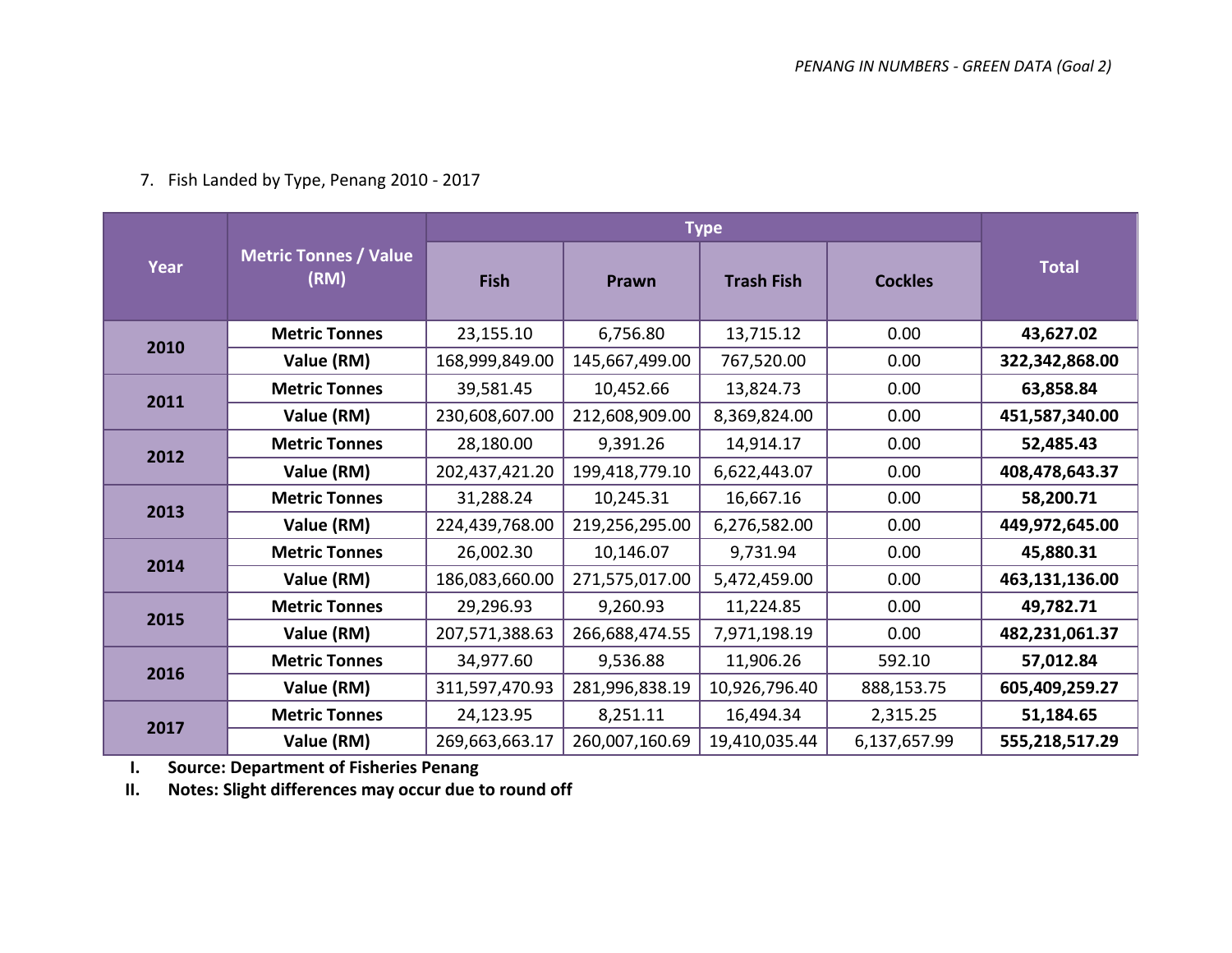| Year                 | 2010   | 2011   | 2012   | 2013                  | 2014  | 2015   | 2016   | 2017   |  |  |
|----------------------|--------|--------|--------|-----------------------|-------|--------|--------|--------|--|--|
| <b>Freshwater</b>    |        |        |        |                       |       |        |        |        |  |  |
| <b>No. of Pond</b>   | 470    | 437    | 232    | 329                   | 269   | 269    | 269    | 269    |  |  |
| Area (ha)            | 61.94  | 62.02  | 47.55  | 30.53                 | 46.24 | 46.24  | 46.24  | 46.24  |  |  |
| <b>Aquaculturist</b> | 40     | 109    | 64     | 59                    | 59    | 59     | 59     | 59     |  |  |
|                      |        |        |        | <b>Brackish Water</b> |       |        |        |        |  |  |
| <b>No. of Pond</b>   | 563    | 1,039  | 1,163  | 499                   | 789   | 788    | 788    | 788    |  |  |
| Area (ha)            | 411.91 | 415.94 | 402.61 | 395                   | 537   | 536.63 | 536.63 | 536.63 |  |  |
| <b>Aquaculturist</b> | 147    | 147    | 72     | 55                    | 127   | 127    | 127    | 127    |  |  |

### 8. Aquaculture Statistic , Penang 2010 - 2017

**I. Source: Department of Fisheries Penang** 

**II. Notes: Slight differences may occur due to round off**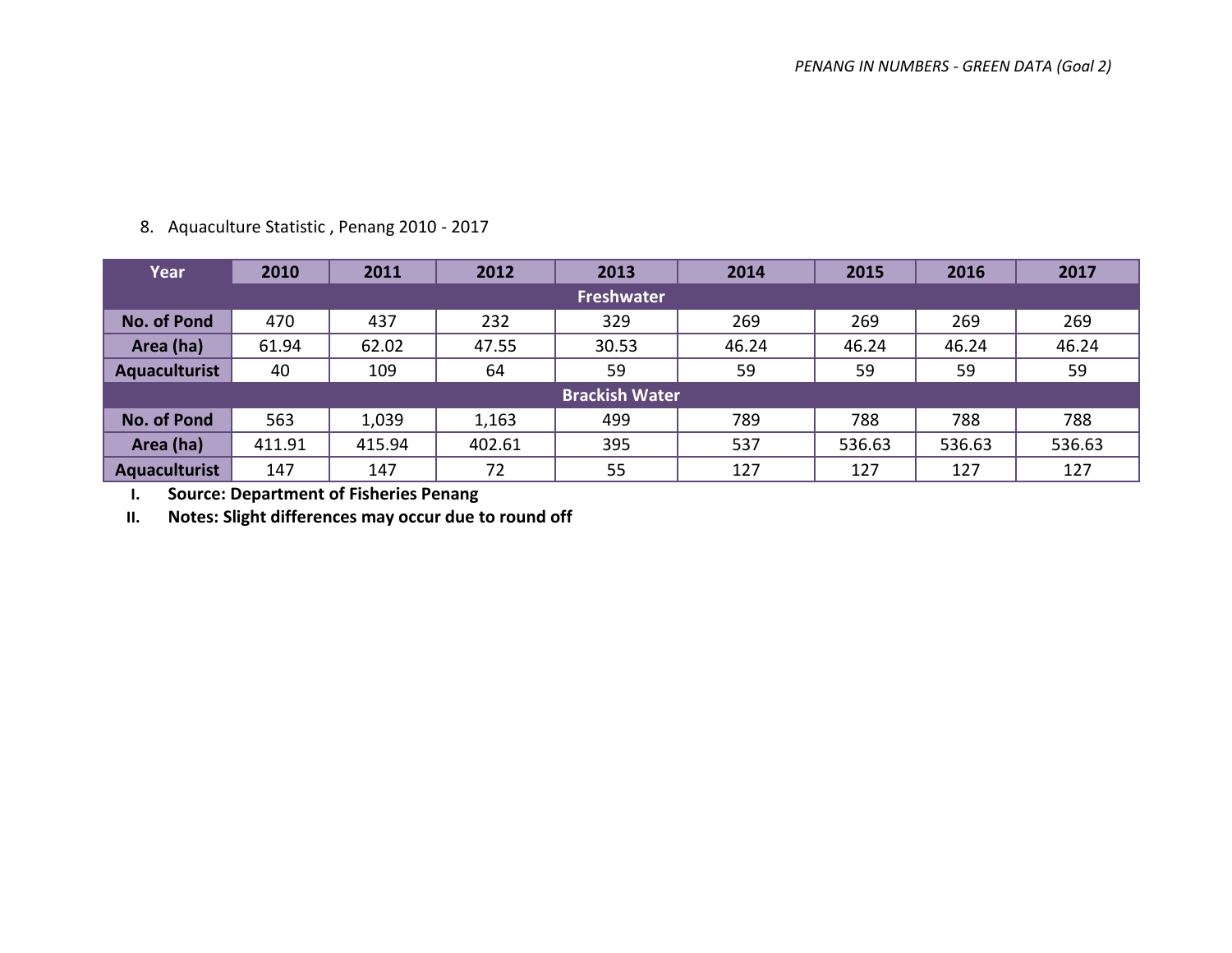9. Total collected weightage of MBSP food waste for the year 2017 & 2018, kg

| Year  | דוממ    | 2018      |
|-------|---------|-----------|
| Total | 766,905 | 1,347,436 |

**I. Source: Jabatan Kemasyarakatan,MBSP**

### 10. Kajian komposisi sisa untuk Laporan Detailed Environmental Impact Assesment (DEIA) 2016

| Jenis Sisa       | Peratus (%)* |
|------------------|--------------|
| Food and Organic | 40.03%       |
| Paper            | 13.97%       |
| Plastic          | 22.79%       |
| <b>Diapers</b>   | 5.67%        |
| Garden Waste     | 5.86%        |
| Other            | 17.54%       |

**I. Source : PLB Terang Sdn. Bhd. & Universiti Sains Malaysia (USM)**